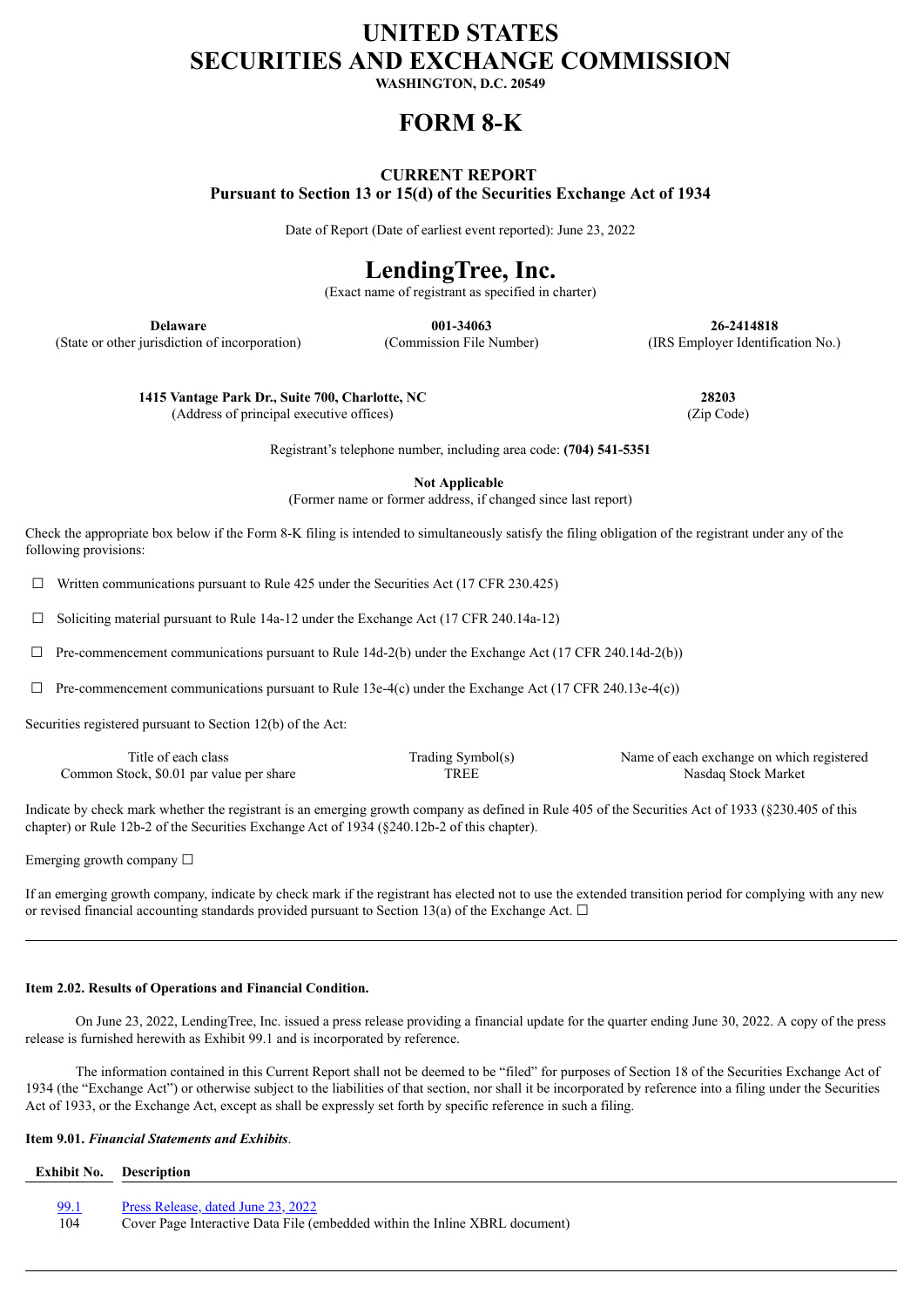## **SIGNATURE**

Pursuant to the requirements of the Securities Exchange Act of 1934, the Registrant has duly caused this report to be signed on its behalf by the undersigned hereunto duly authorized.

Date: June 23, 2022

## **LENDINGTREE, INC.**

By: /s/ Lisa Young

Lisa Young General Counsel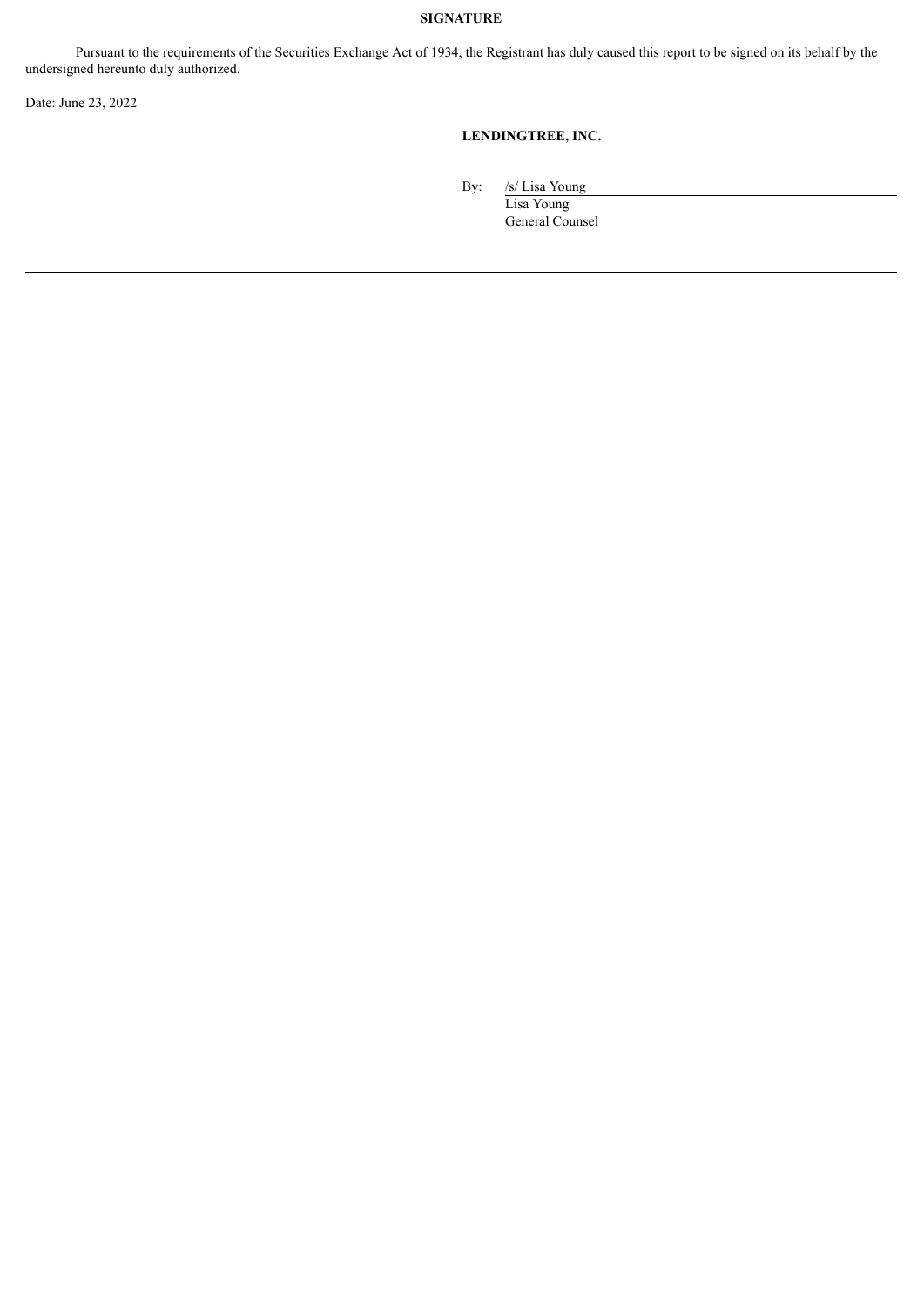

## **LENDINGTREE PROVIDES UPDATE TO 2Q 2022 FINANCIAL GUIDANCE**

### *Company remains focused on strategic imperatives despite persistent inflation and interest rate-driven headwinds*

<span id="page-2-0"></span>**CHARLOTTE, NC – June 23, 2022 -** LendingTree, Inc. (NASDAQ: TREE), the nation's leading online financial services marketplace, today announced revised guidance for the current quarter.

"Our variable marketing model continues to serve us well as difficult economic forces have persisted, and in many instances worsened, so far this year. Despite rapid increases in interest rates, rampant consumer price inflation, and looming recession fears presenting persistent headwinds for some of our operating segments, our diversified business model and strong balance sheet allow us to continue to strengthen our competitive position while navigating shorter-term macro driven challenges," said Doug Lebda, Chairman and CEO. "This year we remain focused on our key strategic initiatives to create even more useful, usable, and desirable experiences for consumers that come to LendingTree for their borrowing and insurance needs. We are happy with the pace of execution on these plans and expect the positive impact from them to begin to manifest in the quarters ahead."

Chief Financial Officer, Trent Ziegler added, "The challenging interest rate environment that progressed through this quarter combined with annual inflation persistently running above 8% has presented additional challenges for many of our mortgage lending and insurance partners. We have seen the most significant impact in our Home segment as mortgage rates have nearly doubled over the last six months, causing a sharp decline in refinance volumes and more recent pressure on purchase activity. Although our Insurance segment continues to rebound from the trough in 4Q 2021, the recovery has been slower than expected as demand from our carrier partners remains volatile as premium increases continue to chase inflation. On a positive note, our Consumer segment continues to perform quite well, as we expect approximately 40% growth in the quarter. Annual guidance provided in our 1Q earnings announcement is under review, and we intend to provide a revised outlook when we announce formal 2Q results next month. Despite near-term headwinds, our balance sheet remains incredibly solid, we expect continued positive cash flow generation, and we continue to operate from a position of strength."

### **2Q 2022 Preliminary Results**

- Revenue is now anticipated in the range of \$259 \$264 million vs prior range of \$283 \$293 million.
- Variable marketing margin is now anticipated to be \$88 \$92 million vs prior range of \$100 \$106 million.
- Adjusted EBITDA is now anticipated to be in the range of \$26 \$29 million vs prior range of \$35 \$40 million.

LendingTree is not able to provide a reconciliation of projected variable marketing margin or adjusted EBITDA to the most directly comparable expected GAAP results due to the unknown effect, timing and potential significance of the effects of legal matters and tax considerations. Expenses associated with legal matters and tax considerations have in the past, and may in the future, significantly affect GAAP results in a particular period.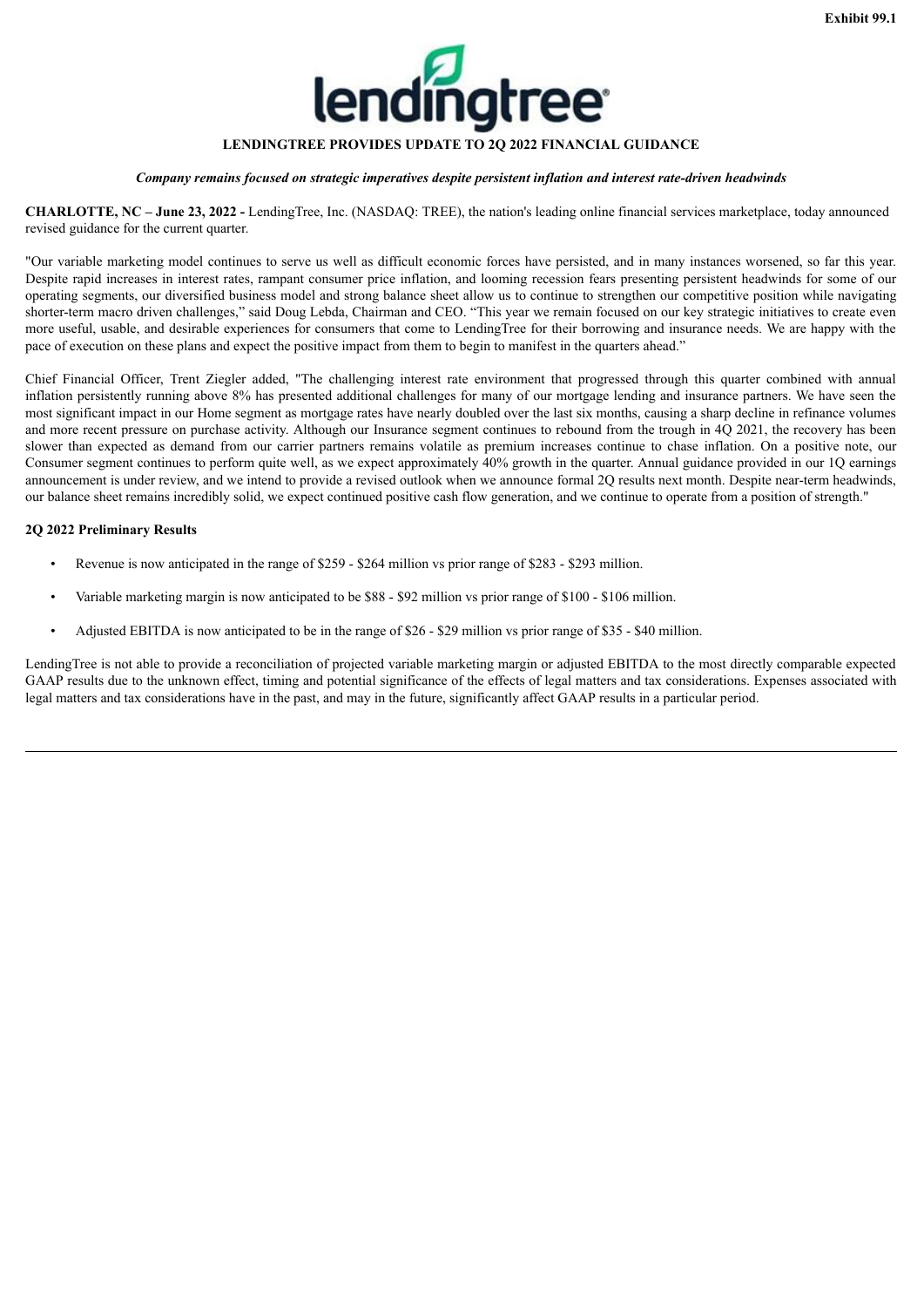## **LendingTree's Principles of Financial Reporting**

LendingTree reports variable marketing margin and Earnings Before Interest, Taxes, Depreciation and Amortization, as adjusted for certain items discussed below ("Adjusted EBITDA") as non-GAAP measures supplemental to GAAP.

Variable marketing margin is defined as revenue less variable marketing expense. Variable marketing expense is defined as the expense attributable to variable costs paid for advertising, direct marketing and related expenses, and excluding overhead, fixed costs and personnel-related expenses. The majority of these variable advertising costs are expressly intended to drive traffic to our websites and these variable advertising costs are included in selling and marketing expense on the Company's consolidated statements of operations and consolidated income. Variable marketing margin is a measure of the operating efficiency of the Company's operating model, measuring revenue after subtracting variable marketing and advertising costs that directly influence revenue. The Company's operating model is highly sensitive to the amount and efficiency of variable marketing expenditures, and the Company's proprietary systems are able to make rapidly changing decisions concerning the deployment of variable marketing expenditures (primarily but not exclusively online and mobile advertising placement) based on proprietary and sophisticated analytics. Variable marketing margin is a primary metric by which the Company measures the effectiveness of its marketing efforts.

EBITDA is defined as net income from continuing operations excluding interest, income taxes, amortization of intangibles and depreciation. Adjusted EBITDA is defined as EBITDA excluding (1) non-cash compensation expense, (2) non-cash impairment charges, (3) gain/loss on disposal of assets, (4) gain/loss on investments, (5) restructuring and severance expenses, (6) litigation settlements and contingencies, (7) acquisitions and dispositions income or expense (including with respect to changes in fair value of contingent consideration), and (8) one-time items. Adjusted EBITDA is a primary metric by which LendingTree evaluates the operating performance of its businesses, on which its marketing expenditures and internal budgets are based and by which management and many employees are compensated in most years.

The most directly comparable GAAP measure for both variable marketing margin and adjusted EBITDA is net income from continuing operations.

LendingTree endeavors to compensate for the limitations of these non-GAAP measures by also providing the comparable GAAP measures with equal or greater prominence and descriptions of the reconciling items, including quantifying such items, to derive the non-GAAP measures. However, LendingTree is not able to provide a reconciliation of projected variable marketing margin or adjusted EBITDA to the most directly comparable expected GAAP results due to the unknown effect, timing and potential significance of the effects of legal matters and tax considerations. Expenses associated with legal matters and tax considerations have in the past, and may in the future, significantly affect GAAP results in a particular period. These non-GAAP measures may not be comparable to similarly titled measures used by other companies.

### **Safe Harbor Statement Under the Private Securities Litigation Reform Act of 1995**

The matters contained in the discussion above may be considered to be "forward-looking statements" within the meaning of the Securities Act of 1933 and the Securities Exchange Act of 1934, as amended by the Private Securities Litigation Reform Act of 1995. Those statements include statements regarding the intent, belief or current expectations or anticipations of LendingTree and members of our management team. Factors currently known to management that could cause actual results to differ materially from those in forward-looking statements include the